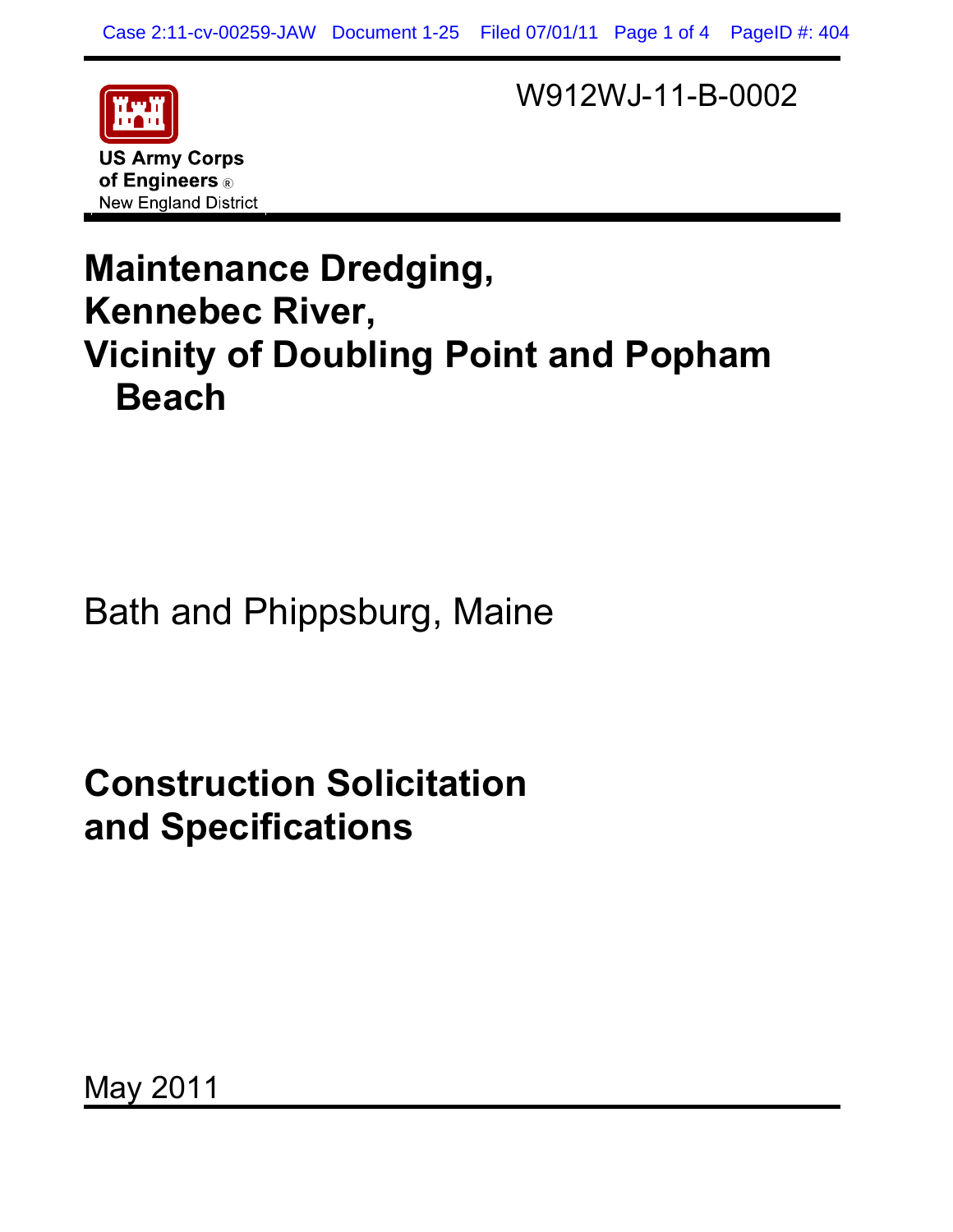Case 2:11-cv-00259-JAW Document 1-25 Filed 07/01/11 Page 2 of 4 PageID #: 405

Maintenance Dredging, Kennebec River, Maine

#### BIDDING SCHEDULE

| Item<br>No. | Description                                                    | Estimated<br>Quantity                | Unit | Unit<br>Price       | Estimated<br>Amount                                                                                                                                                                                                                                                                                                                                 |
|-------------|----------------------------------------------------------------|--------------------------------------|------|---------------------|-----------------------------------------------------------------------------------------------------------------------------------------------------------------------------------------------------------------------------------------------------------------------------------------------------------------------------------------------------|
|             | BASE BID ITEM                                                  |                                      |      |                     |                                                                                                                                                                                                                                                                                                                                                     |
| 0001        | Dredging and Disposal,<br>Material from Doubling Point<br>Area |                                      |      |                     |                                                                                                                                                                                                                                                                                                                                                     |
| 0001A       | First 5,300 CY                                                 | 5,300                                | CD   | $\frac{1}{2}$       | $\mathrm{s}_{\_\_\_\_\_\_}$                                                                                                                                                                                                                                                                                                                         |
|             | 0001B Over 5,300 CY                                            | 11,700                               | CD   | $\ddot{\mathsf{S}}$ | $\sharp$                                                                                                                                                                                                                                                                                                                                            |
|             |                                                                | TOTAL ESTIMATED AMOUNT BASE BID ITEM |      |                     | \$                                                                                                                                                                                                                                                                                                                                                  |
|             | OPTIONAL BID ITEMS                                             |                                      |      |                     |                                                                                                                                                                                                                                                                                                                                                     |
| 0002        | Dredging and Disposal,<br>Material from Doubling Point<br>Area |                                      |      |                     |                                                                                                                                                                                                                                                                                                                                                     |
|             | 0002A First 11,200 CY                                          | 11,200                               | CD   | $\ddot{\mathsf{S}}$ | $\begin{picture}(20,20) \put(0,0){\line(1,0){10}} \put(15,0){\line(1,0){10}} \put(15,0){\line(1,0){10}} \put(15,0){\line(1,0){10}} \put(15,0){\line(1,0){10}} \put(15,0){\line(1,0){10}} \put(15,0){\line(1,0){10}} \put(15,0){\line(1,0){10}} \put(15,0){\line(1,0){10}} \put(15,0){\line(1,0){10}} \put(15,0){\line(1,0){10}} \put(15,0){\line(1$ |
|             | 0002B Over 11,200 CY                                           | 34,700                               | CD   | $\sharp$            | $\ddot{s}$                                                                                                                                                                                                                                                                                                                                          |
| 0003        | Dredging and Disposal,<br>Material from Popham Beach<br>Area   |                                      |      |                     |                                                                                                                                                                                                                                                                                                                                                     |
|             | 0003A First 2,600 CY                                           | 2,600                                | CD   | $\sharp$            | $\frac{1}{2}$                                                                                                                                                                                                                                                                                                                                       |
|             | 0003B Over 2,600 CY                                            | 4,600                                | CD   | \$                  | $\sharp$                                                                                                                                                                                                                                                                                                                                            |
|             | TOTAL ESTIMATED AMOUNT OPTIONAL BID ITEMS                      |                                      |      |                     | \$                                                                                                                                                                                                                                                                                                                                                  |
|             | TOTAL ESTIMATED AMOUNT BASE AND OPTIONAL BID ITEMS             |                                      |      | \$                  |                                                                                                                                                                                                                                                                                                                                                     |

Note 1: Item Numbers 0001, 0002, and 0003 are subdivided into two estimated quantities and are to be separately priced. The Government will evaluate each of the items on the basis of the total price of its sub-items. See SPECIAL CONTRACT REQUIREMENTS, Clause "VARIATIONS IN ESTIMATED QUANTITIES - SUBDIVIDED ITEMS" (EFAR 52.211-5001).

Note 2: The work will be awarded as a whole to one bidder, including the optional item, if exercised. Bidders must bid all items. The low bidder will be determined by the TOTAL AMOUNT, including the base bid item and the optional bid item. The minimum work awarded will be the base bid item.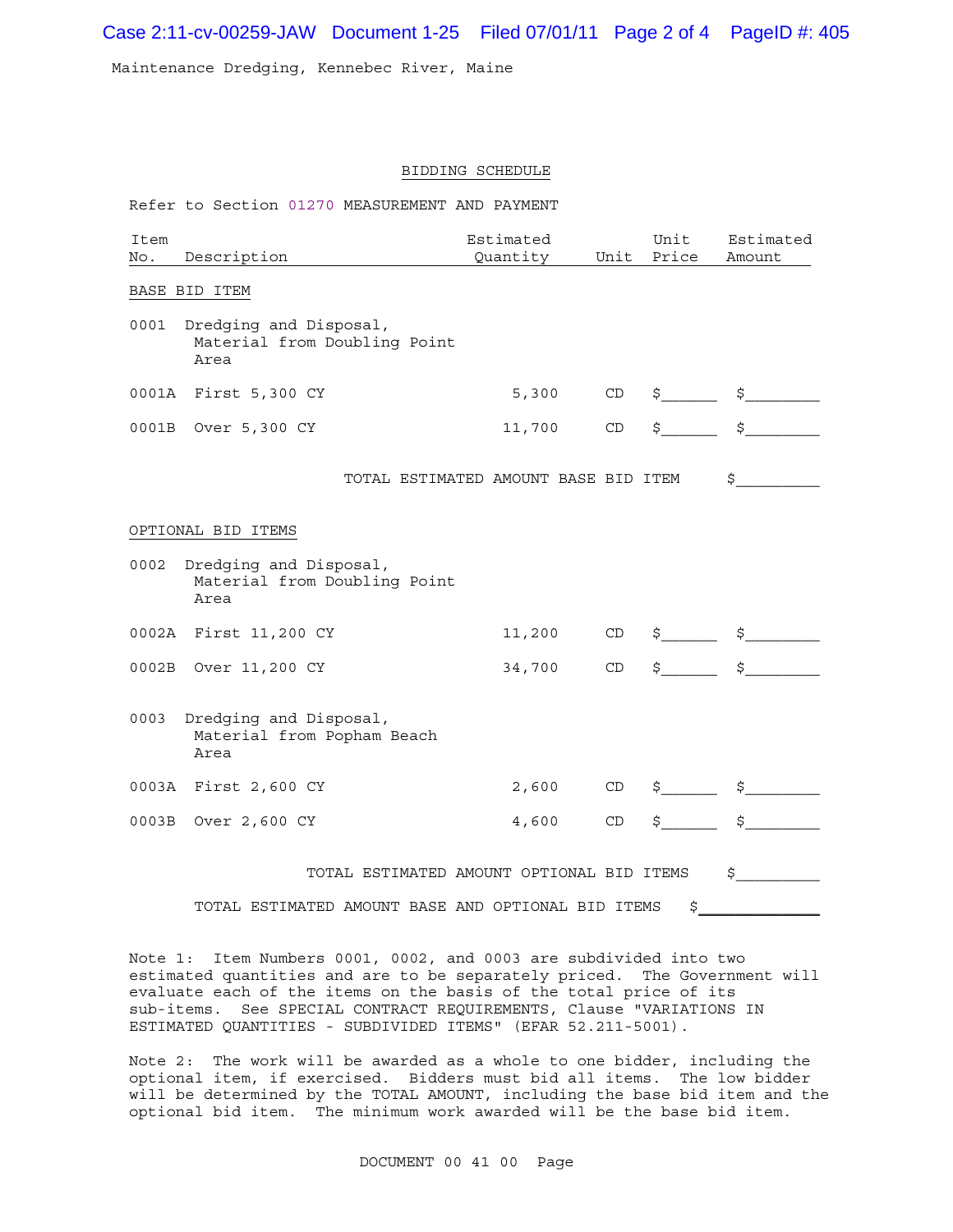Case 2:11-cv-00259-JAW Document 1-25 Filed 07/01/11 Page 3 of 4 PageID #: 406

Maintenance Dredging, Kennebec River, Maine

Note 3: Optional Bid Item Numbers 0002 and 0003 may, at the option of the Government, be exercised at the time of Notice to Proceed (NTP). If Optional Bid Item Numbers 0002 and/or 0003 are exercised by the Government, no additional time will be added to the contract; the contract completion date will remain as specified in Section 00 80 00 SPECIAL CONTRACT REQUIREMENTS, Subpart 1.1.